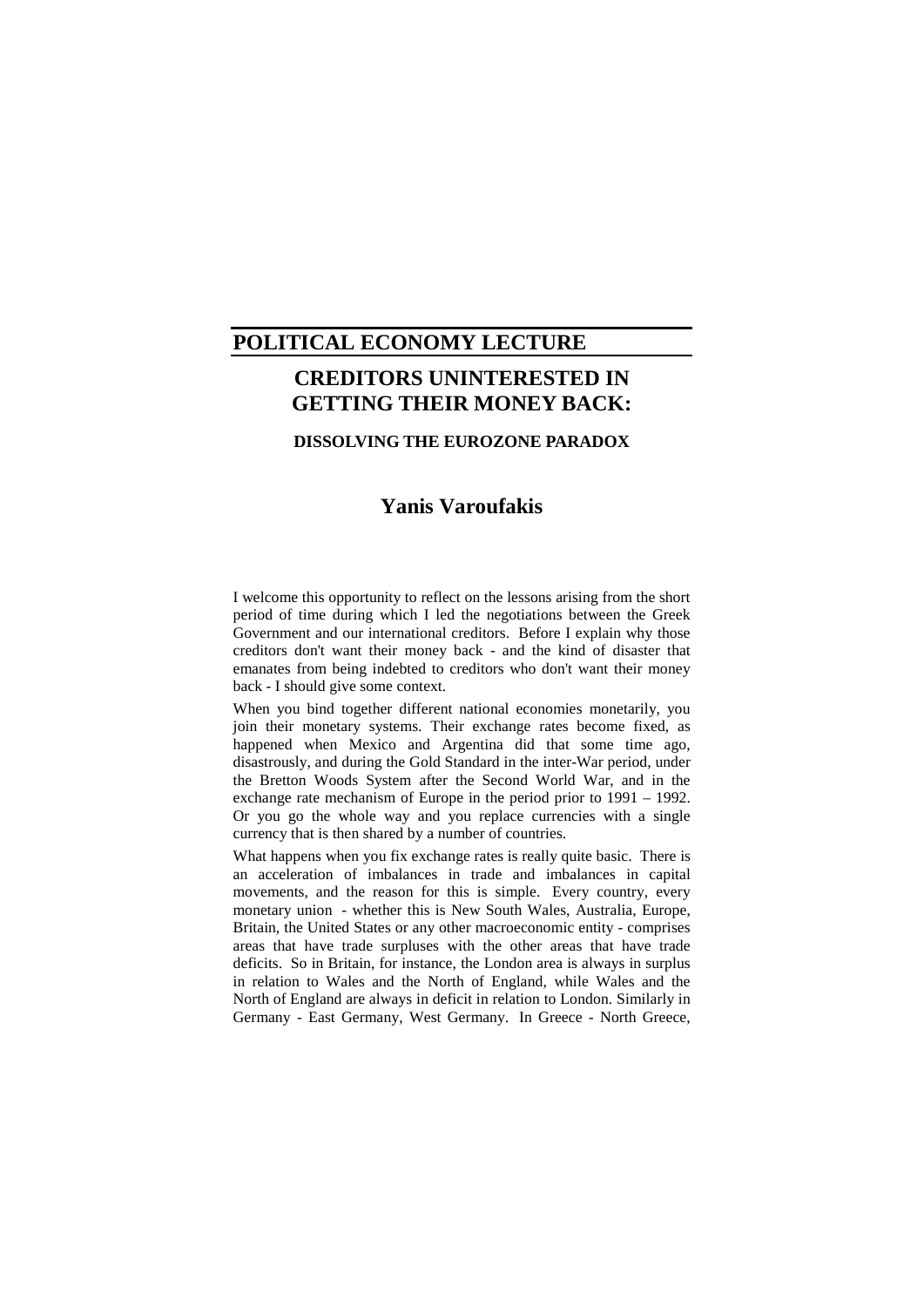South Greece. In Italy - North Italy and South Italy. Similarly, California is always going to be in surplus in relation to Arizona next door. For decades, even centuries, these patterns of surplus and deficit for regions have remained.

## **Financing Trade Deficits**

How do the perpetual trade deficits get financed? It's very simple - by recycling of capital as goods flow asymmetrically from the surplus to the deficit country or regions. Then what happens is that the profits that are being made through the sale of these goods and services and which accumulate in the surplus parts migrate to the deficit parts. They are recycled. There are many ways in which this can occur.

One way is through bank loans: banks that are in London accumulate all the idle cash and then lend it to people in Wales or North England.

Another way is through the welfare state. If unemployment is higher in Northern England and Wales than it is in London, then almost automatically through the tax system, funds go from London to Northern England and Wales as welfare payments to the unemployed people.

Third, there are political elements. The most impressive surplus redistributing mechanism on Planet Earth is the military industrial complex of the United States of America. So when Lockheed or Boeing canvass with the Pentagon that they should be given the contract to build a new fighter jet that will cost zillions, there is a tacit agreement with the Pentagon that, yes, we will give you the contract on condition that you build a factory to manufacture the wings of the aircraft in Arizona, and the engines in a new greenfields development in Missouri - in other words, in deficit regions - so that those deficit regions receive investment coming from California or from New York. This is not philanthropy. It's just pragmatic management at the macroeconomic level, because these investments create jobs and incomes in Arizona and Missouri, and then the residents of those regions can carry on purchasing the products of California and New York so that those surpluses can be recycled and be reproduced.

So surplus recycling is an essential part of any monetary union. The trouble with the European monetary union, also known as the Eurozone, is that what I just said never emerged as an important fault in the mind of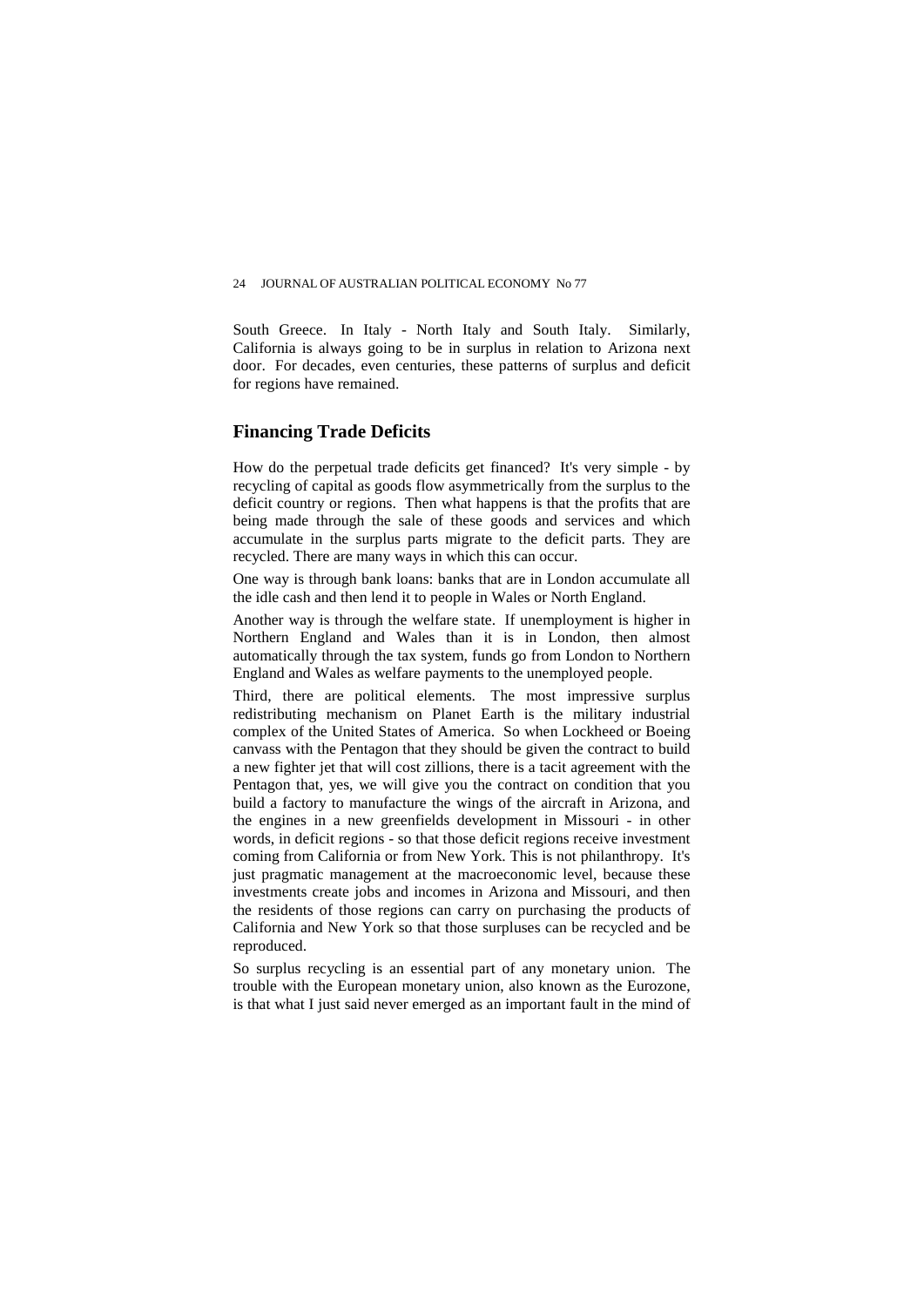its designers. If you read the documents that led to the creation of the Euro, you will find that there's no mention of the surplus recycling problem.

How will the surpluses of Germany, the Netherlands, or Austria - surplus countries within the European Monetary Union - get recycled to the rest of Europe? The implicit assumption was that it would happen through the financial system. Indeed, this is what happened between 1998, when effectively the Euro came into being, and 2008, when the great financial collapse - the GFC as we call it here in Australia - struck.

The problem is that creating a monetary union is a little bit like invading Russia. At first, there is rapid progress, as the French troops, Napoleon or the Wehrmacht found when they stormed the country, taking large tracts of land without much resistance. Then slowly, as the heavy winter sets in, the Cossacks and the Russian partisans start blowing up your convoys. Eventually you end up with blood on the snow and a hasty retreat. Recall the 1920s – after the Great War the Gold standard had created 'the Roaring 20s'. Similarly, when Mexico and Argentina pegged their currency one to one on the US dollar, there was a flood of capital coming from the major surplus country - the United States - into Mexico and Argentina, creating the feeling of triumph, growth and investment. It was exactly the same in the Eurozone.

I remember I was on an aeroplane in 2011 from Frankfurt to New York City, sitting next to a German traveller - his name was Franz - and we started talking, as you do when travelling for 12 hours on a plane. He said to me that he used to be a banker and now had retired. He worked for Deutsche Bank, one of the major banks in the European Union. 'I had a feeling', he said, 'that my life was totally charmed until the Euro was created. But when the Euro was created, it became a complete nightmare.' I asked him why that was. Why did the life of a banker deteriorate in quality so rapidly under the Euro? He said that up until 1998/1999 he was a master of the universe. 'I would fly to Paris, to Lisbon, to Athens in your country, and I would be received by CEOs of large corporations, local bankers, and government officials who feted me, took me to the opera and their best restaurants. They were effectively trying to convince me that they should be given a billion Euros here, another billion there and so on. They were seeking loans. There was a dearth of credit in the periphery of Europe before 1998, and I would take their business plans, their track records with me back to Frankfurt. I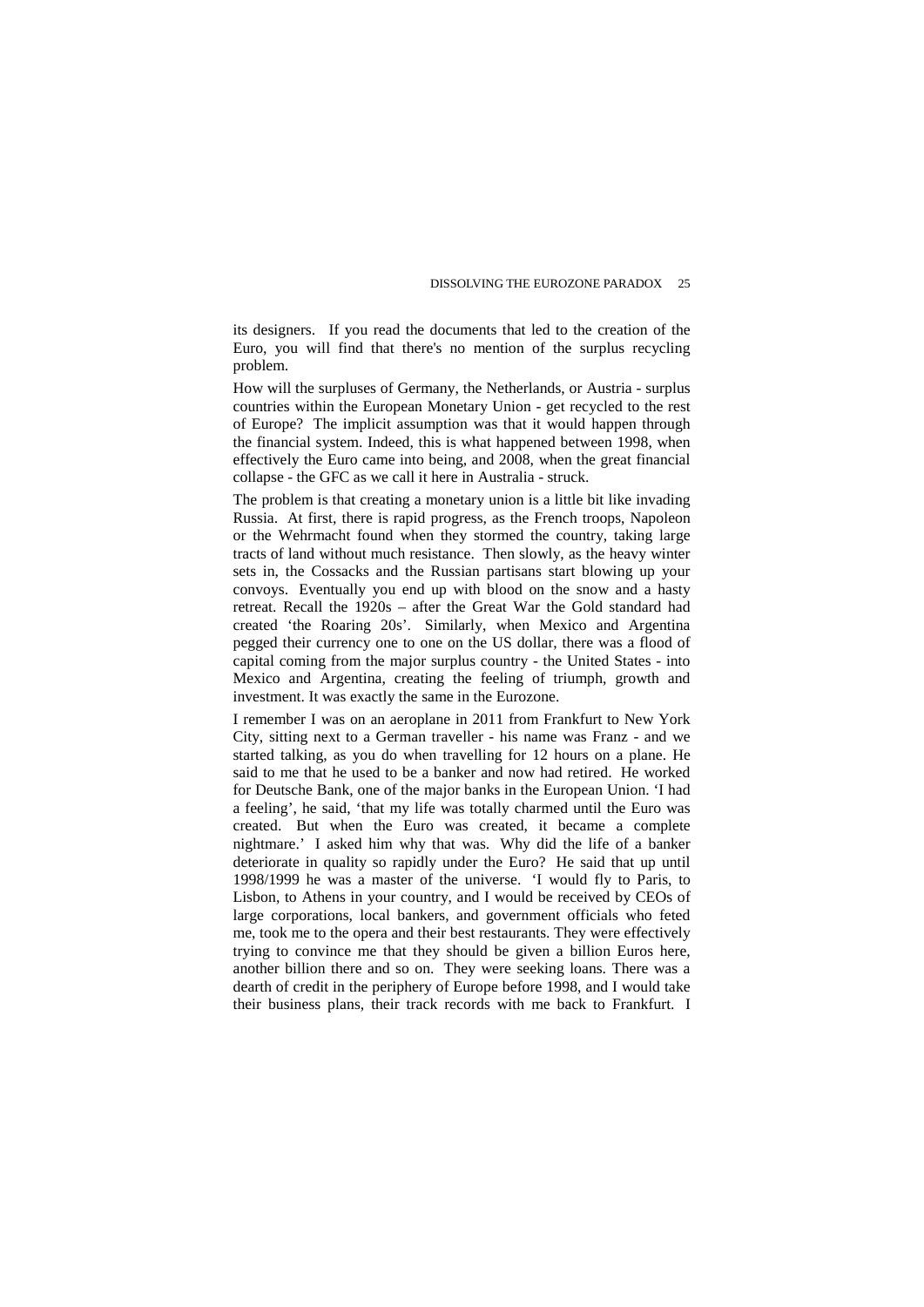would pore over them for about a week and then I would decide whether I should recommend to the board of directors that these large loans go ahead. It felt like I was doing a decent job, I was an important person, I was respected both my superiors and the potential creditors. Then the Euro came and, suddenly, the frenzy began. Suddenly we had quotas. I had to lend one billion, two billion, three billion a week and if I didn't my bonus wasn't safe; and if I didn't reach those quotas in two or three consecutive weeks, my job was on the line. So the situation reversed. The balance of power was completely altered. I would fly into Athens and I would have to act as a predatory lender. I would have to beg government officials to take loans off my bank. It was a bit like the sub-prime industry in the United States during that period. Now why was this happening? It was the Euro.'

You see, before the Euro, the French and German banks were in two minds before lending to the Greek State, to the Portuguese State to a Portuguese bank or a Spanish bank. Why? Because they feared devaluation of the local currency. If you take 10 million Deutsche Marks from Frankfurt and you give it to a Spanish, Greek or Italian firm or bank - and that is prior to monetary union - and then suddenly there is a substantial devaluation of the currency of Spain, of Italy or Greece something that was happening at regular intervals prior to monetary union - then you know that the capacity of the creditors to repay the loan shrinks. Because their income comes in the local currency, they will not be able to repay when the local currency is devalued. So banks were very careful before unloading Deutsche Marks to the periphery of Europe prior to the creation of a common currency. But the moment everybody had the Deutsche Mark - because that's what the Euro is, the Deutsche Mark with different clothes – everything changed.

The purpose of the Euro was for France in particular to get its hands on the Deutsche Mark – to get rid of the Franc and to replace it with the Deutsche Mark. Also for other countries, but France was the main player. That was the Faustian bargain between Germany and France and the rest: we'll give you the Deutsche Mark but we will write the rules. So the moment that happened, the managers of the Deutsche Bank felt that it doesn't matter whether we lend to a German company or a Greek company because now we're all one currency area. All incomes are denominated in Deutsche Marks. The only concern is: do the creditors have any collateral?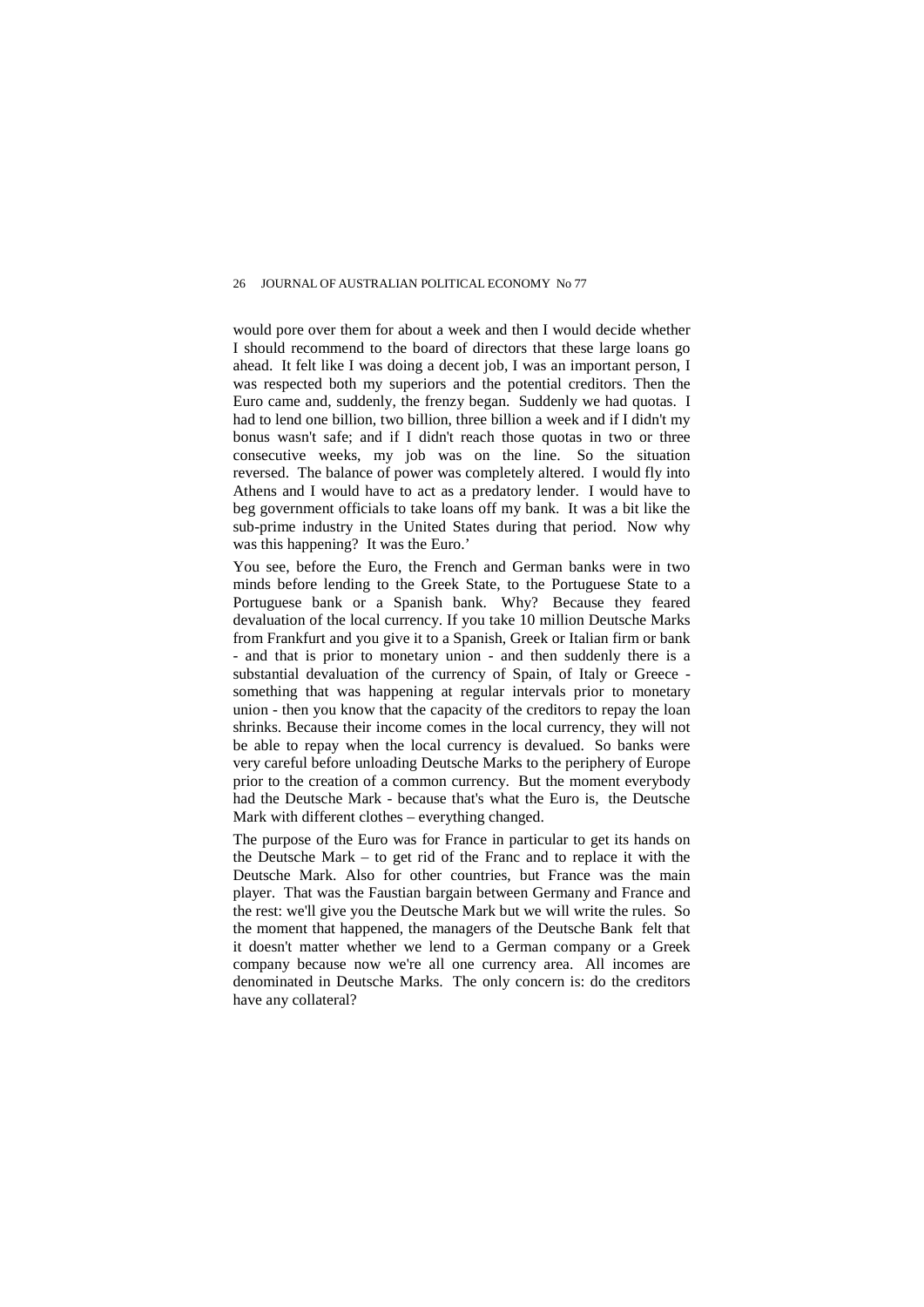## **Increasing Regional Stresses**

In Greece – and this is something that surely will astound you - when we entered the European Union we had the lowest level of debt in Europe. Yes, the lowest, both private and public. Private debt in Greece is the lowest even to this day. Most people own outright their own homes. I grew up in a country where the idea that you would borrow 90 per cent of the price of the house and think of yourself as a 'houseowner' was laughable. Indeed, it is laughable.

The Greeks - and Spaniards, Portuguese and Irish too - had very low levels of debt and collateral for houses and land. Deutsche Bank looked at that and thought: 'my goodness, this is amazing. These people have Deutsche Marks and they have collateral and they have low debts. This is the dream of a banker. Pile that on there: this is how you make money.'

Now, every time a Volkswagen is sold in Greece - let's say for a Volkswagen costing 20,000 Euros - 20,000 Euros goes from a Greek bank account to a Frankfurt bank account – perhaps to Deutsche Bank. Greece doesn't make cars, so the balance of trade is rather asymmetrical, as you can imagine. How many oranges or olives can you sell in Germany in order to ameliorate for the Mercedes Benz's and the Porsches that are exported? So there's always going to be a deficit - a trade deficit that Greece has. What then happens is the Deutsche Bank has to lend to a Greek Bank, so that the Greek can carry on purchasing the exports from Germany.

This is precisely what the German banks wanted to do. Why? When you have a major trade surplus, it means that you have net exports and a net flow of capital from the deficit countries to your banks. So there is a flood of cash coming into your banking system. The Germans, both households and the State, simply didn't have enough demand for all this cash that was piling up there. There's one thing that the banker hates more than anything and that is idle cash - cash that's just sitting there and not being lent - because it's a wasted opportunity for a banker to profit.

So the oversupply of capital in Germany was pushing down the value of money in Germany. That affected interest rates in Germany, pushing them very low. So there was no incentive for the banks to lend that money in Germany and there was not sufficient demand. But in the periphery of Europe where there was an exodus of capital going to places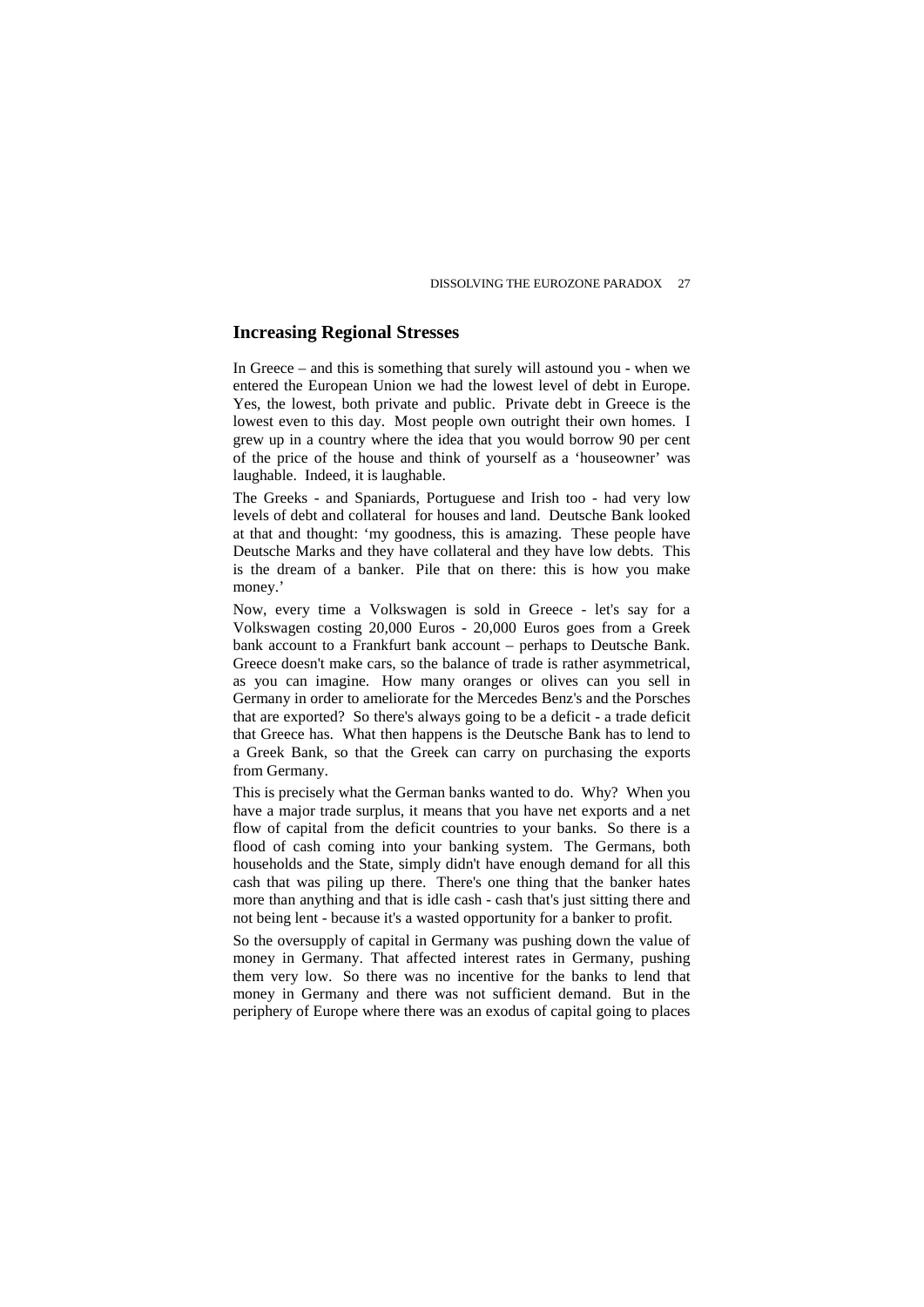like Germany and the Netherlands to facilitate the purchase of the net exports of those surplus countries, this exodus of capital created a scarcity of capital - of money - in Greece and Portugal and Ireland, which pushed up the effective price of money.

So if you were a business person and you wanted to borrow money in Greece to invest, you would have to pay a much higher interest rate than the equivalent German businessperson, even though the official interest rates were the same. The commercial interest rates were not the same because of this imbalance. So, if you were a banker sitting on a pile of cash in Frankfurt, where the effective interest rate is one or two per cent, but you can lend the same money to a Greek businessman or woman for five per cent, what would we do? Lend it in the latter place, of course. You're going to take the pile of cash, go there and say: 'please take it'.

So the Greek debt prior to the debt crisis in 2008 was the flip side of the coin of German net exports, which had been accelerating as a result of the currency union. That is something that happens inevitably in the history of capitalism: it has happened every time a monetary union has been created.

The problem with this is the reason why Germany is a surplus economy relative to Greece or Portugal. It is because of well-developed industry and high capital utilisation intensity in Germany, coexisting with very low utilisation - low production of tradable goods - in places like Greece. You have a lot of souvlaki and a lot of nightclubs producing services in Greece. But these are not internationally trade goods. You cannot sell them directly in Germany. You have to go to Greece - which is also very nice. So the imbalances are underpinned by asymmetries in capital utilisation.

This means that in places like Germany, because of the capital intensity of production, profit margins are very high, and companies like Volkswagen make a mint. In other words, the difference between the prices they charge and their costs of production is high and there is also excess capacity. They can produce a lot more Volkswagens than they're currently producing, which acts as a deterrent to competition, because if you know that the main player in a market sector has excess capacity, you hesitate to compete against them. Thus, competition is lowered in the surplus parts of the monetary union as a result of the same economic factors that create trade imbalances.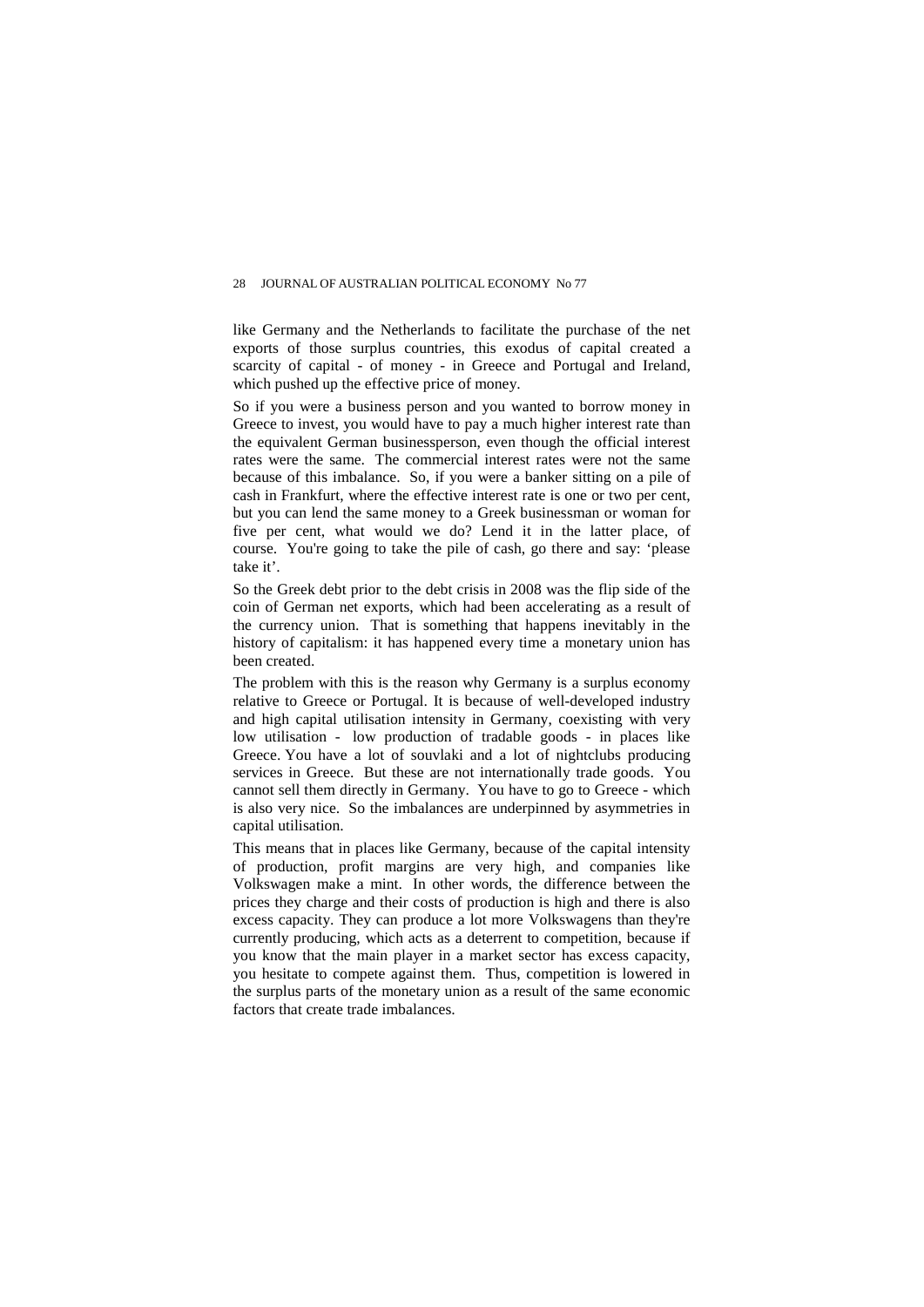## **Monetary Unions**

In a proper monetary union, what happens is that this recycling would be rationalised in two important ways. Firstly, a federal government, like you have in Australia, should ensure that these loans go from the surplus parts, like New South Wales, to deficit parts like Tasmania. Because there is a common industrial policy, development policy, environmental policy, and social policy, transfers by the state to the deficit areas should bolster the capacity of those deficit areas to do useful things. However, when you don't have that, this flood of capital simply pushes up house prices, for instance, creating bubbles in the real estate. This happened in Spain, in Greece and in Ireland, which gave the house owners this illusion of being richer. So they took on more debts, using credit cards and personal loans. The first few years look like a startling success story. Greece consistently outperformed Germany in terms of growth rates. We had about four and five per cent annual growth rates in Real GDP between 2000 and 2008, while Germany was only growing at one per cent. There was convergence. Because our income was growing faster than either of the Germans, that was being presented by Brussels as testimony to the success of the monetary union. However, it was all a bubble. It was Ponzi growth - unsustainable debt-fuelled growth.

The problem with these kinds of monetary unions, as we know from 1929, is that at some point something pricks the bubble. It could be a meteor; or it could be fear of a bankruptcy of some large firm like Enron in the United States. Then suddenly the bankers will realise that they have lent so much money, especially to one another, that they themselves have become insolvent. So many of the debts that they created have gone bad because the debt cannot be paid and then they panic. As Keynes said, they resemble fair weather sailors who abandon the ship that they are supposed to be commanding, the moment that dark clouds emerge. But in their haste to get ashore, they also sink the lifeboats – when they stop lending.

But in a place like Greece, Portugal or Spain - where bubble economies have been created which need constant refinancing - developers who had been developing by borrowing began going bankrupt when suddenly faced with a situation where the debts that they already had were not refinanced by the bank. When the new loans didn't come the developers went bankrupt. In 2008 the whole of the private sector started deleveraging - in other words saving or not spending. The moment that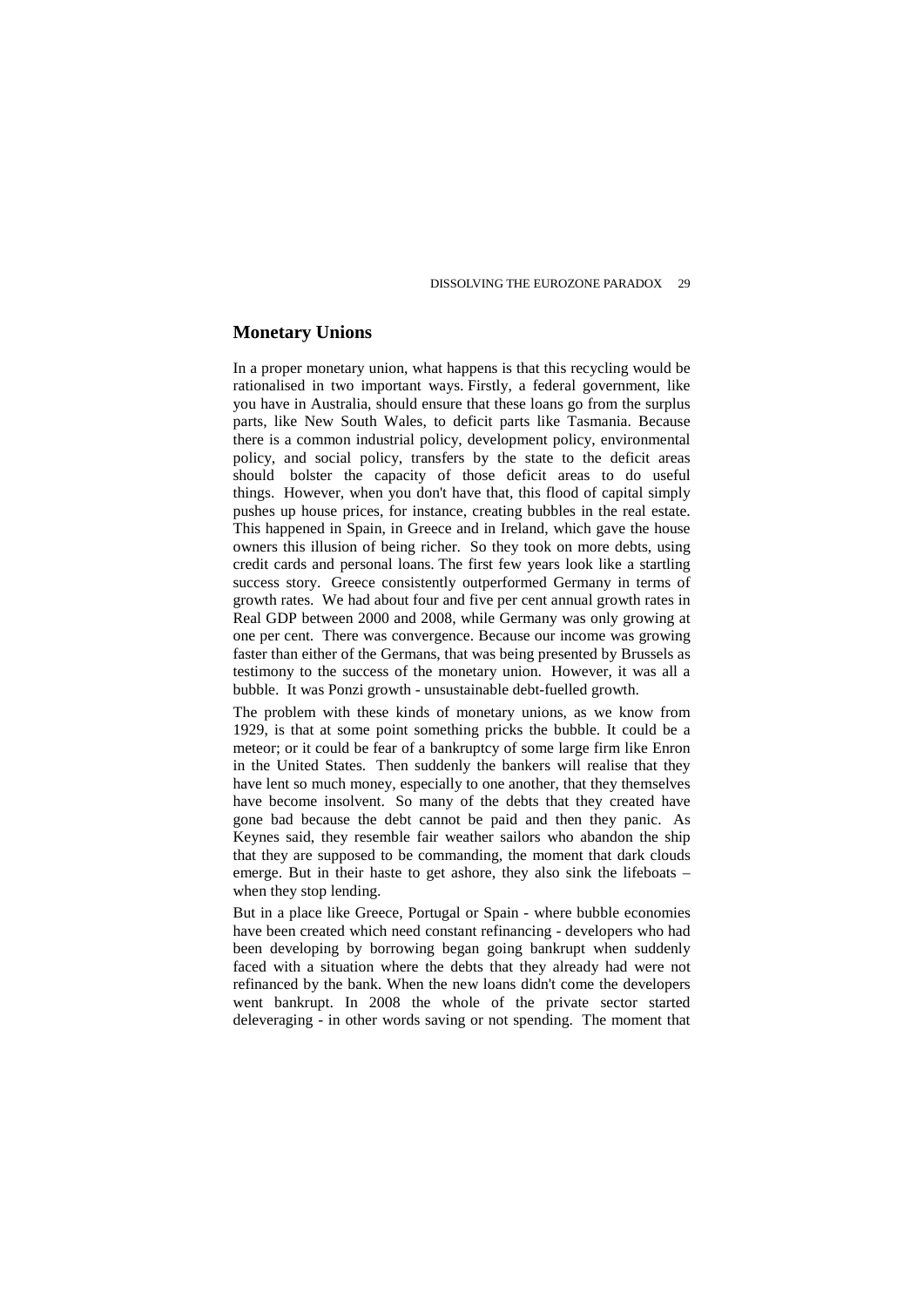happened, the States' regulators collapsed, economic activity shrunk, everybody started owing to everyone else and no one could pay. That's what had happened in Mexico and in Argentina, as it had throughout the world in the late 1920s leading to the great depression, the rise of fascism and the onset of the second world war.

So there was nothing new in what happened in Europe. However, it was unlike the case of Mexico, Argentina or the Gold Standard, where the national currency in people's pockets remained the same - except that it was pegged to another hard currency. In the case of Argentina, the peso was pegged to the United States Dollar: so you still had pesos in your pocket but every peso was worth one US Dollar. But you still had the pesos in your pocket. Now why is this important? Because ending this regime when the going gets tough takes a simple decision by the Minister of Finance. Overnight he could say that the exchange rate of one-to-one doesn't exist anymore. Severing the peg and floating the currency effects an instant devaluation. Through this devaluation, suddenly a large chunk of your debt in dollars has disappeared. In Europe, by contrast, all the currencies had been replaced with a single one.

So how can you devalue when you don't have a distinct currency to devalue? How was the Greek crisis to be dealt with? Well, in 2010, the Greek State became well and truly bankrupt. Think of these two mountains. One is the mountain of national income and the other is the mountain of national or public debt. Public debt was 120 per cent - 1.2 times - national income. But, up until 2008 to 2009, national income in nominal terms - in Euros - was rising by 7 or 8 per cent every year, due to the Ponzi growth. The debt mountain was rising by 4 per cent. If your income is rising at 7 or 8 per cent and your debt is rising by 3 or 4 per cent, it's sustainable.

But then the GFC caused our nominal income to fall by 10 per cent. The country went from 8 per cent annual growth to minus 10 per cent. So we lost 18 per cent at this point. Investors and bankers thought: 'oh my God, we have a new Lehmann Brothers disaster in the form of Greece'. They demanded huge interest rates in order to carry on refinancing the existing debt mountain. The Greek State became bankrupt - well and truly, irreversibly. What was the response of the European Union and the Greek Government to this? Denial – pure, undiluted denial.

I wrote an article in 2010 saying: let's embrace our bankruptcy because if we don't, it will kill us. I was considered a national traitor. How dare you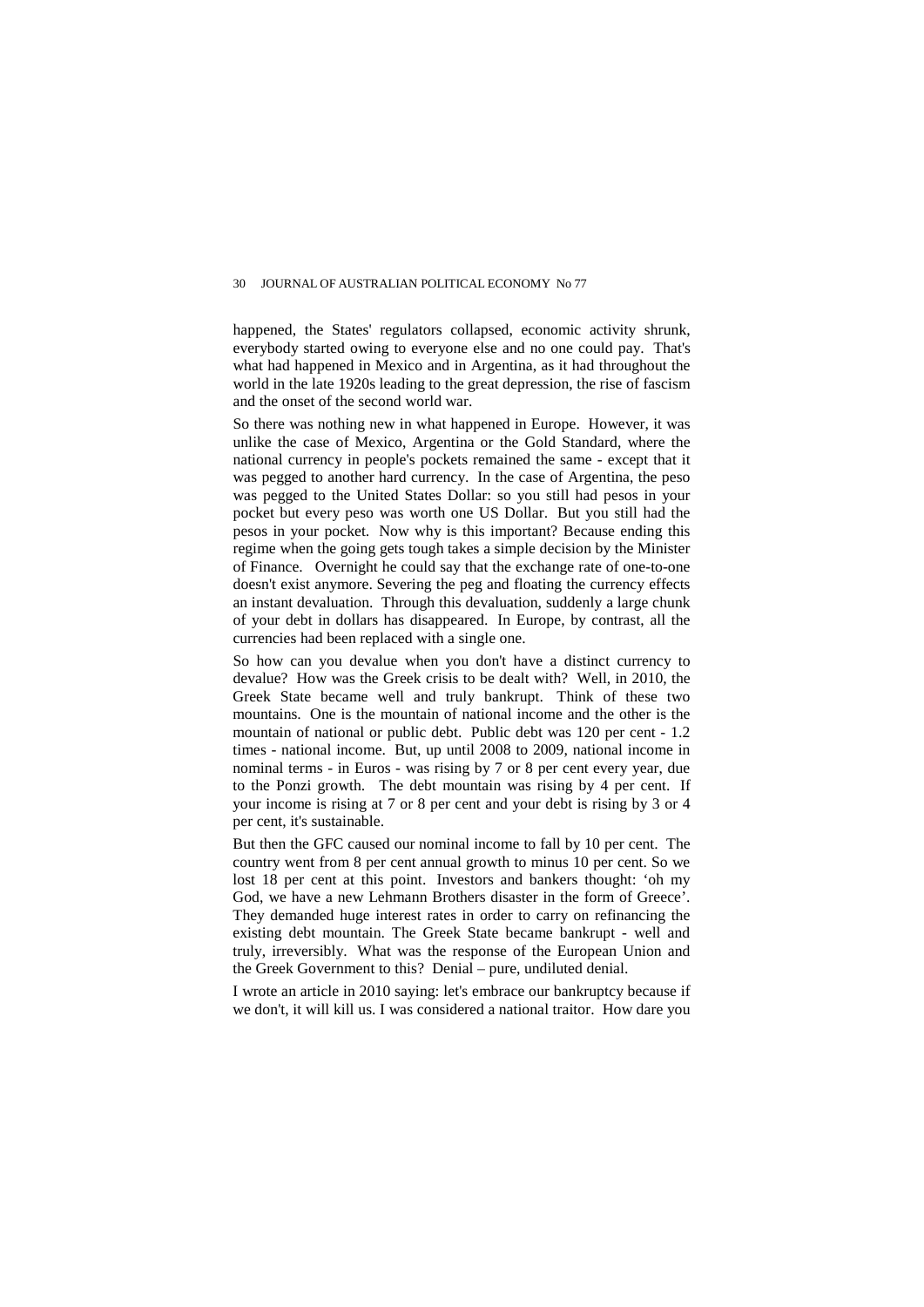say that the Greek State is bankrupt, even when it is? So when you're bankrupt, what do you do? If you pretend that you're not bankrupt there's only one way – to borrow more. When you can't repay your mortgage, you get a credit card from which you draw money to make the payments every month, pretending you're not bankrupt. How old do you need to be to understand that this cannot end well - eight, six, seven? But making this point in Europe in 2010 was regarded as subversive and dangerous talk by a radical left looney person. Okay, so what did Greece do? We took the largest loan in human history, about 110 billion Euros – approximately 190 billion Australian dollars - in one go, on condition of implementing austerity measures that would cause the Greek national income to shrink further.

Now we have a choice here. We can say that our creditors were stupid. Imagine if you went to your bank and you said: 'dear manager, I can't repay my mortgage because I've lost my income - I lost my job or I lost overtime or I had to take a pay cut or I'm sick and I need to pay all this money for medical treatment - I can't repay my mortgage. Please can you give me a second mortgage from which I'll repay the first mortgage?' Imagine your banker saying: 'yes but under the condition that you will agree to shrink you income further'. Of course, no banker would say that. No creditor would sensibly impose on debtors conditions that guarantee that the creditor will not get their money back. Because I never believe an explanation based on the assumption or presumption of stupidity, something else must be going on. What was it? The fact of the matter was that a year before the bankruptcy of the Greek State, Deutsche Bank was deeply bankrupt. When Lehmann Brothers went bankrupt, it had a leverage ratio of 1 to 38 - that is, for every one dollar it had, it owed 38. Deutsche Bank in 2009 had a leverage ratio of 73: it was clearly *kaput.*

So Mrs Merkel, the German Chancellor, and Doctor Schauble, her Finance Minister - the paragons of parsimony and fiscal rectitude who claimed that you should never live beyond your means - suddenly had their aides come into their office and say: 'you know what, all or banks are bankrupt - and we have to pay them money'. 'What? How much do they need?' 'Oh, 500 billion, and we have only a few hours before they blow up'. So Merkel had to bite the bullet and go to the Bundestag - the Federal Parliament in Berlin - and face her own parliamentarians who had spent their political lives nit-picking over 100,000 Euros here and 100,000 Euros there – for example, should we give a million to this state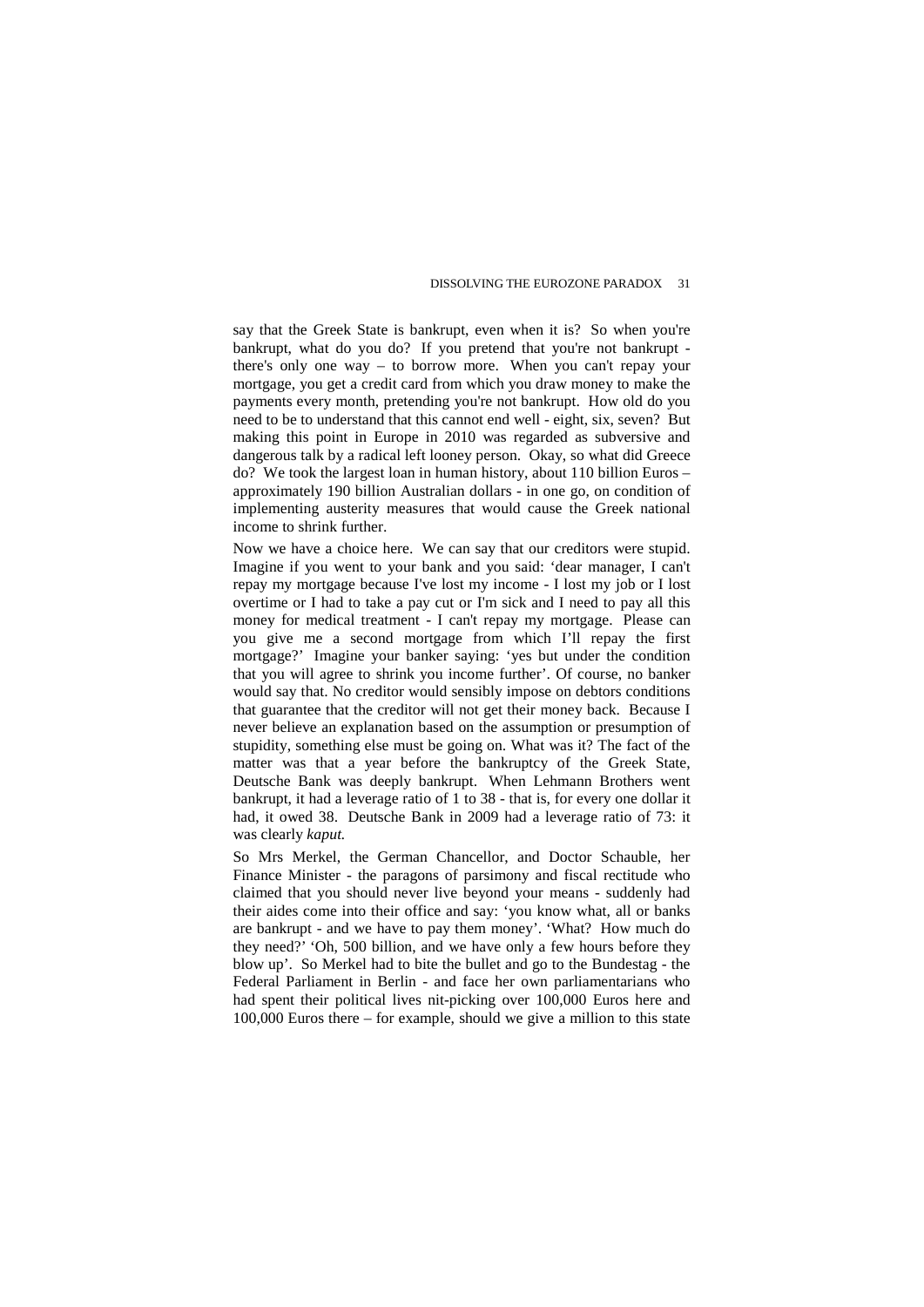or to the health service - to tell them that in a very short space of time that they will have to give 500 billion Euros to the bankers who had been rolling in money for decades. It was very difficult for them to hear this, but within a few hours they had voted for a bail-out of the banks of Germany by 500 billion Euros. Now what they hadn't been told was that the black hole of German Banks was actually much greater. 500 billion Euros was not enough, because of the derivatives and the loans that France was giving to the banks that were not counted in the 500 billion. When, a year later, Greece went bankrupt, we owed something like 200 billion Euros to the German and French banks: only this.

Then there was Portugal, there was Spain, there was Italy, and a domino effect was in the making. So you can imagine the Chancellor thinking: 'oh my God! I may have to go back to the Bundestag and say, remember that 500 billion - it wasn't enough'. So a different solution had to be found.

Remember Aesop's fable of the Ant and the Grasshopper? The ant is working hard throughout the summer - he's a protestant – while the Greek grasshopper is sitting under a tree, singing and playing the *bouzouki*. Winter comes, so the grasshopper goes to the ant and begs for assistance. Everyone had to help the grasshoppers. Now the problem was that the array of grasshoppers seeking help included – as my friend Franz on that international flight was relating to us - the Northern banks.

It takes two to tango. For every irresponsible borrower, there is an irresponsible lender; and for every irresponsible lender there is going to be an irresponsible borrower. This is not a moralistic tale: this is a problem of the architecture of the Eurozone. So, to cut a long story short, the first bail-out was not because the creditors wanted to get their money back, but because the creditors were trying to find some way of saving the German and the French banks - that this bailing them out a second time, without the parliamentarians and electorates of Germany and France realising that this was what was going on.

So how was it presented? It was presented as a bail-out of Greece, rather than a second bail-out of the Deutsche Bank. Of that huge amount of money that Greece got in May 2010 - 110 billion Euros - how much do you think was retained by the Greek State? It was just eight per cent. Moreover, it didn't go to the pensioners or anything like that: 91 or 92 per cent went to the banks. The reason why I'm not the Greek Finance Minister any more is because I refused to sign another such a loan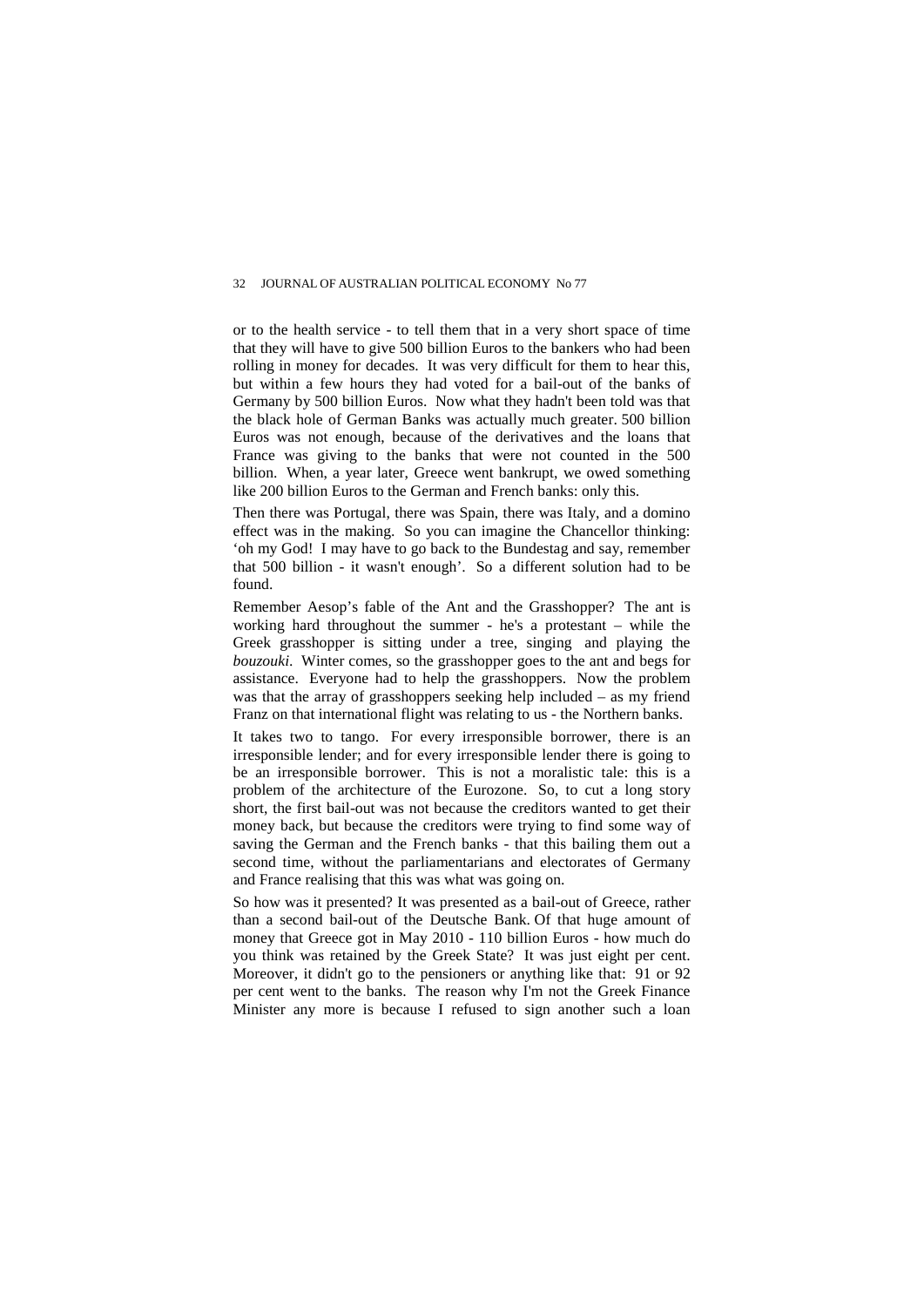agreement on the  $12<sup>th</sup>$  of July last year. That loan agreement entailed another 85 billion Euros. Do you know how much of that was going to go to the Greek State? Zero. It was new money to pay off the older debts but in a manner that would sinks Greece deeper into bankruptcy. That was the real situation.

Since 2010, Europe is in denial of the causes of Ponzi growth and then what I call the Period of Consolidation after 2010, I refer to as Ponzi Austerity. Yes, there's nothing wrong with belt tightening during the tough times if you or I have a problem balancing our household accounts because we spend more than we earn. We have a moral duty to ourselves and to rationality to tighten our belts - not go on that holiday, not to buy a new car, but to save. This is just common sense. But this is not helping in Greece. We have borrowed 400 billion Euros since we became bankrupt in 2010. This is not parsimony: this is profligacy. Remember, Ponzi growth is growth based on unsustainable debt. Ponzi austerity is belt tightening based on unsustainable debt. This is what is happening in Europe now.

Ponzi austerity is a result of the capacity of the European periphery to purchase Germany exports. That has created deflationary forces that afflict Germany and Holland. You can see that the rate of inflation has collapsed to zero. Interest rates in Germany are negative. Pension funds in Germany are in dire straits because they have negative interest. What does it mean to have negative interest? You have to pay people to take your money. Why do you do that? Because you fear that prices are going to fall. So if somebody takes your money and charges you one per cent interest you perpetuate the cycle of recession.

The only thing that kept Germany and the North of Europe alive after 2008 was the positive impact of China's economic growth - also impacting here in Australia. We can discuss how positive it is in the long run, but at least in the short time it was clearly positive. China decided, quite wisely I think, to buy time for itself and for Europe and the United States, hoping that the Europeans and the Americans would get their act together within three or four years. It pushed the rate of investment from an already high 32 per cent to 51 per cent of GDP. In other words, out of every 100 dollars of output in China, 51 per cent was invested. This is the largest percentage in history. It was based on Ponzi growth - on developing real estate at the regional government level, creating bubbles in the real estate that would support collateral credit creation. The fastest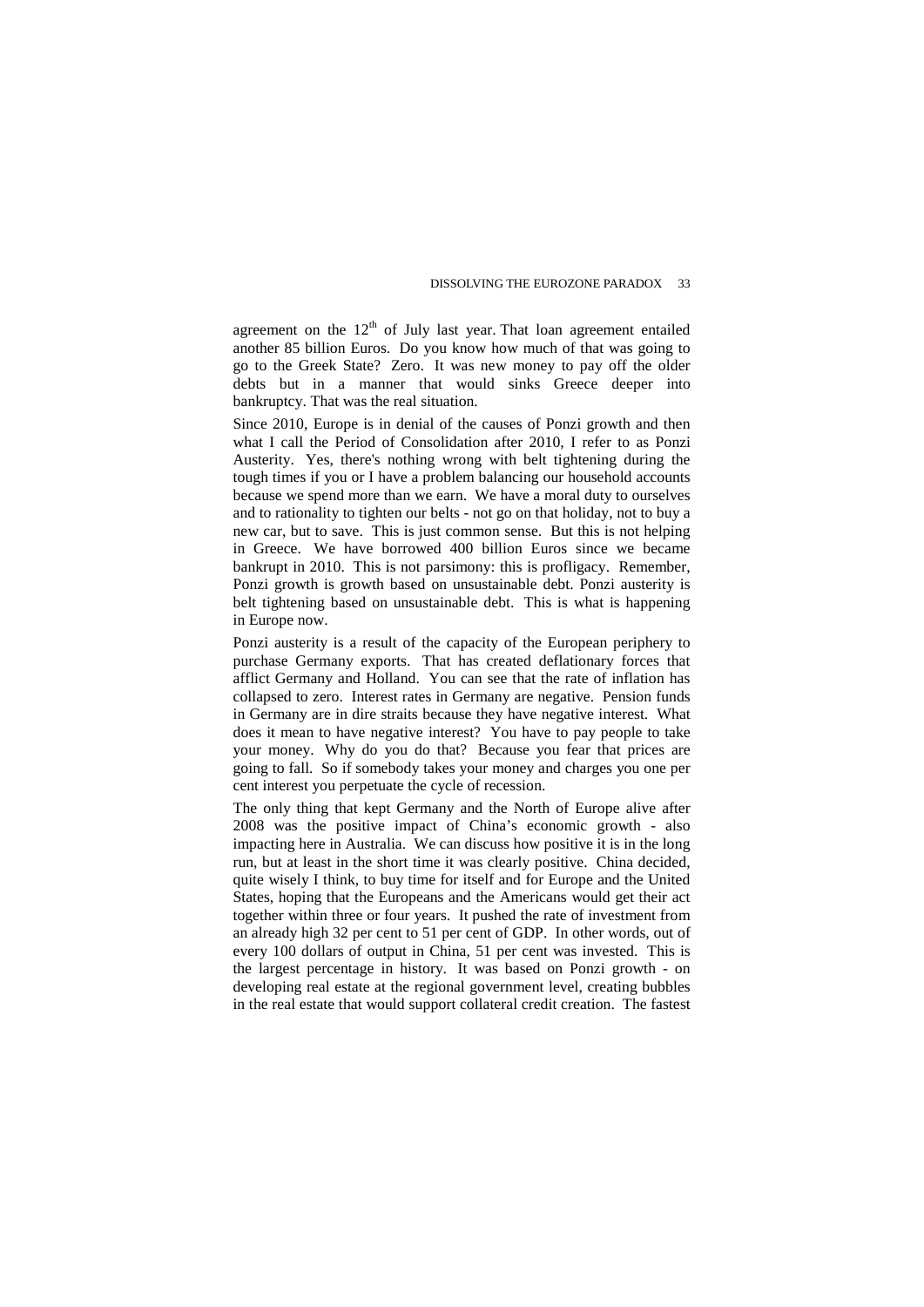credit growth episode in the history of capitalism has been in China. But that was all done in full knowledge of the dangers of what they were doing, hoping that, by 2011 or 2012, Europe would have picked up the slack and consolidated.

### **Concluding Observations**

Look, Greece is not important except to us Greeks. We're two per cent of the Euro economy. If New England in northern New South Wales was constantly in the news for six years because its economic instability threatened financial failure for the Commonwealth of Australia, that would signify not a problem with New England but a problem with the Commonwealth of Australia as a whole. So the only reason why it makes sense to focus on Greece is because what it reflects. It is 'the canary in the mine', an indicator of the fact that European capitalism is ungovernable. There remains a kind of denial that condemns Europe to constant fragmentation and to a process which leads to the deconstruction of the European community.

When, on top of that, you have some crisis which cannot be anticipated, like the current refugee crisis, the European union has no solid foundation upon which to build a common security and refugee policy. Every national government has succumbed to asking 'what's in it for me?' and seeking how to avoid taking responsibility for the common problem. This does not auger well for establishing or dealing with humanitarian issues or the threat from geopolitical ruptures like the conflict over Ukraine, like ISIS, like Libya.

Europe has given us no evidence that it is in the hands of a political class capable of achieving that which its name proclaims - a European Union. Ghandi was once asked what he thought of European civilisation: his answer was 'it would be an excellent idea'. The same applies to the European Union: it would be a splendid idea, but we don't have it and, increasingly, we're moving into the realm of European disunion. Many Europeans could quite understandably respond to this fact, and to the sights and sounds of an inane political class stumbling from one debacle to another fiasco, by saying: 'let's just abandon it and go back to our nation status'. I warn against this.

We should not have created the monetary union. I was an opponent of this when I was a lecturer here at the University of Sydney. I penned feisty and fiery articles in Greek which were published in Greek